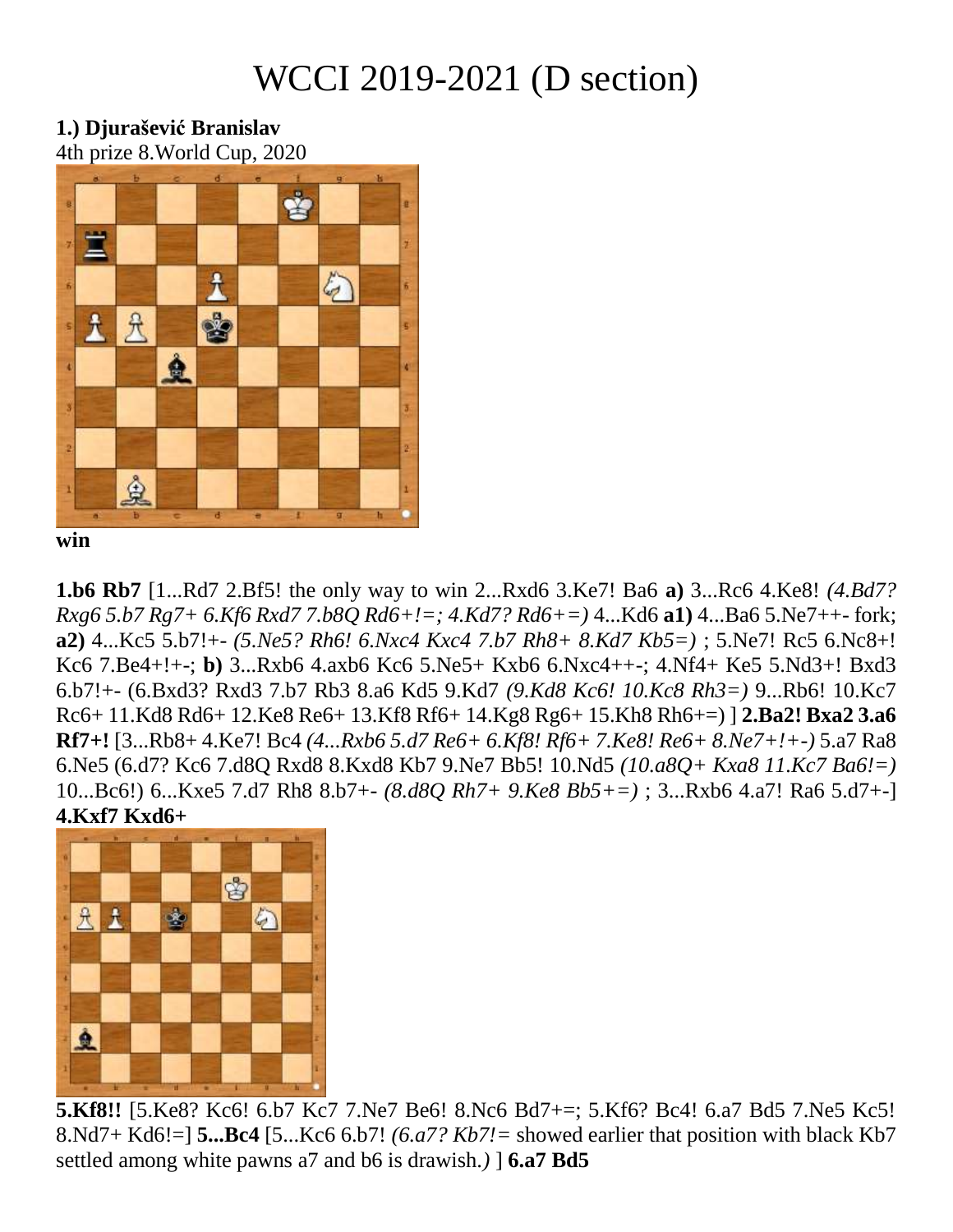

**7.Ne5!!** [Thematic try: 7.Ne7? Bb7 8.Ke8 Kc5 9.Nc8 Kc6 10.Kd8 Ba8!= white king could not pass over c8 because it is occupied by its own piece!] **7...Kc5** [7...Kxe5 8.Ke7 Bc6 9.Kd8 Kd6 10.Kc8+-] **8.Nd7+** d7 is the proper square (instead of c8) to protect the b6 pawn! **8...Kd6** [8...Kb5 9.Ke7! Ka6 10.Kd6! (10.Kd8? Kb7! 11.Ke7 Bh1! (11...Bc6? 12.Kd6 zz 12...Bh1 13.Kc5! Bg2 14.Ne5 Bh1 15.Nc6 Bg2 *(15...Bxc6 16.a8Q++-)* 16.Kd6 Bh1 17.a8Q+! Kxa8 18.Kc7 Bxc6 19.Kxc6+-) 12.Kd6 Bc6! zz 13.Ne5 *(13.a8Q+ Kxa8 14.Kxc6=* stalemate*)* 13...Kxb6! *(13...Bh1 14.Nc6!+-)* 14.Nxc6 Kb7 15.Kd7 Ka8!= positional draw) 10...Bf3 11.Kc7+- immediately wins] **9.Ke8 Bb7 10.Kd8 Kc6 11.Ke7! Kd5** [11...Ba8 12.Ke8! Bb7 13.Kd8! triangulation 13...Kd6 14.Nc5+-]



**12.Kf7!!** another spectacular winning move, here preparing for new triangulation [12.Kf8? Kc6!=] **12...Kd6** [12...Ba8 13.Ke8! Kc6 14.Ke7! Bb7 15.Kd8 the same as in the main line; 12...Kc6 13.Ke6! Ba8 14.Ke7! Bb7 15.Kd8+-] **13.Ke8 Kd5 14.Ke7!** useful loss of a tempo **14...Kc6 15.Kd8! Ba8** [15...Kd6 16.Nc5+-] **16.Kc8** now the king could pass **16...Bb7+ 17.Kb8 1–0** Judge: "A precise and original triangulation manoeuvre of the white King to support his fragile pawn pair and clumsy knight on the far queenside. The introductory play is superb."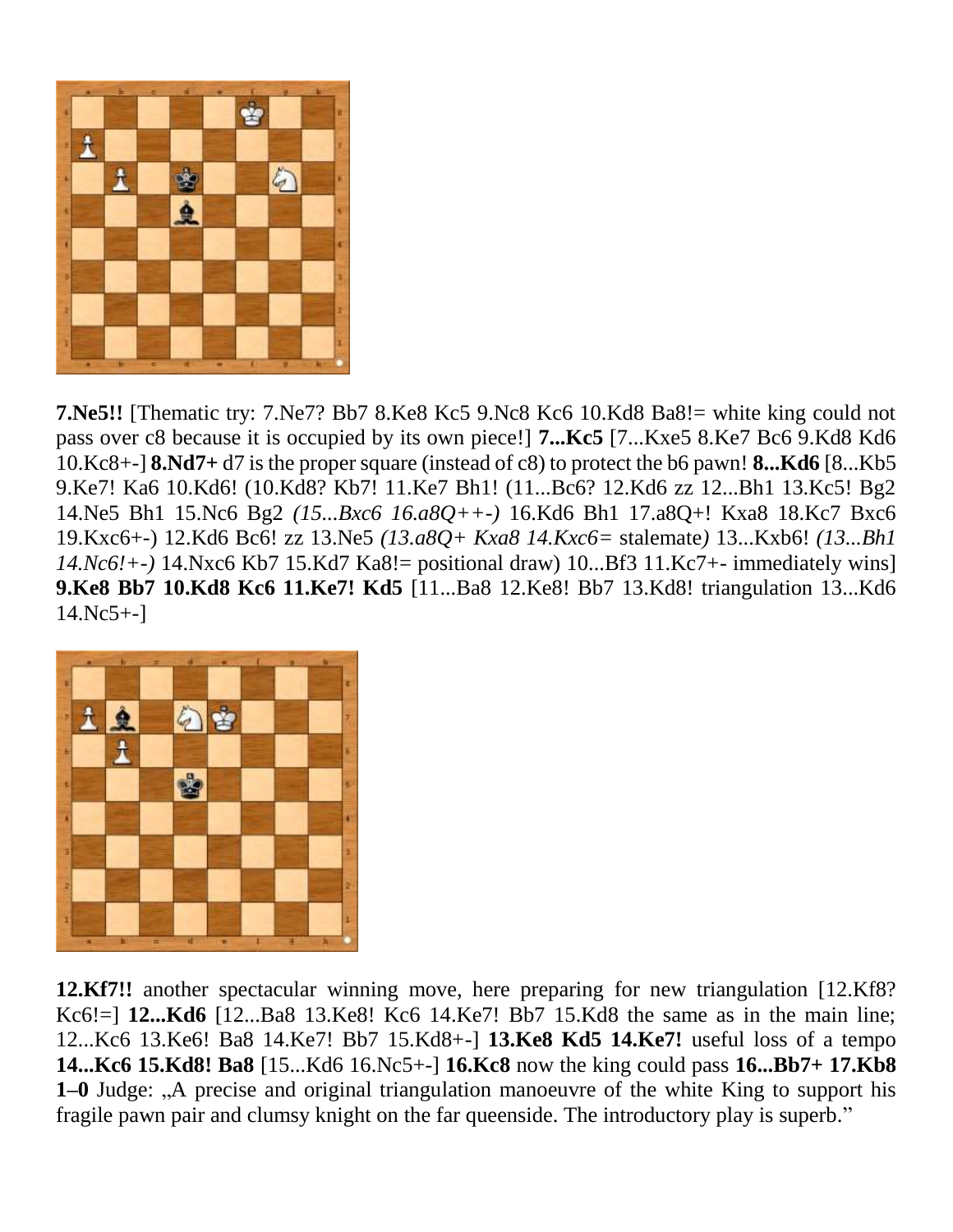#### **2.) Djurašević Branislav** 4.h.m. Benko MT, 2021



**win**

**1.Nf2!** [Thematic try: 1.b4? h2! 2.Nf2 *(2.b5 Ke4! 3.Kc5 Kf3 4.b6 Kg2 5.b7 Kxh1=)* 2...Ke6!! 3.Kc5 Kf5 4.b5 Kf4 5.b6 Kf3 6.Nh1 Kg2 7.b7 Kxh1=; Thematic try: 1.Kb5? Kd4! 2.Nf2 (2.Kb4 Ke3!= *(2...h2? 3.Nf2!+-)* ) 2...Kc3!! *(2...h2? 3.Kb4!+-)* 3.b4 h2 4.Kc5 Kd2 5.b5 Ke2 6.Nh1 Kf3 7.b6 Kg2 8.b7 Kxh1=] **1...h2** [1...Kd4 2.b4! h2 3.b5! Kc3 4.Kc5! Kd2 5.b6 Ke2 6.Nh1 Kf3 7.b7 Kg2 8.b8Q Kxh1 9.Kd4! Kg2 *(9...Kg1 10.Qg3++-)* 10.Qb2+ Kg1 11.Ke3! h1Q 12.Qf2#] **2.Kb5! Ke6** [2...Kd4 3.Kb4!+-] **3.Kc4! Kf5 4.Kd3 Kf4 5.Ke2!+-** [5.Kd2? Kf3 6.Ke1 Ke3!=] **5...Ke5 6.Ke3** 6. Ke1 is good as well. **6...Kf5** [6...Kd5 7.Kd3 Kc5 8.Kc3 Kb5 9.b4+-] **7.b4** or 7. Kf3, moves inversion **7...Ke5 8.Kf3 Kd4 9.Kg2! Kc4 10.Nd3** Author: "Unexpected key move, exposing knight to be attacked by black king. Duel of the kings with four mutual trajectories (marches): white's Kb6-b5-c4-d3-e2 in variation A and Kb6-c5-d4-e3 in variation B as well as black's ones: Kd5-e6-f5-f4-f3 and Kd5-Kd4-c3-d2-e2. Two thematic tries and two equal variations show Banny theme:  $1.b4$ ? (A)  $h2!$ (a);  $1.$  Kb5? (B) Kd4! (b),  $1.Sf2!$  h2 (a), Kd4 (b) 2.Kb5! (B), b4! (A). Benko favourite material, please see his Album FIDE study: https://www. yacpdb.org/#274761". Judge: "The logic here is rather subtle. After White erects a barrier to the black king with Nf2, Black has two ways round the barrier, by ...Kd4-c3-d2-e2 or by ...Ke6-f5 f4-f3, both taking four moves to attack the knight. The best answer to the first plan is to push the b-pawn as fast as possible, while the best answer to the second plan is to bring the white king to the kingside to defend the knight. Thus 1 b4? and 1 Kb5? are both wrong, because both commit White to one plan before Black has decided on his king route. Instead, White must play 1 Nf2 first, when Black must choose either 1...Ke6 or 1...Kd4; based on this choice White can select the correct counterplan. The key point is that 1 Nf2 h2 2 Kb5 Kd4, which is  $\lt$ - $\gt$ correct/ $\land$  according to the above logic, fails to 3 Kb4 and the black king cannot approach the knight at all. Looked at like this, the motivation for the moves becomes clear, and the position is a fine discovery with such limited material". **1–0**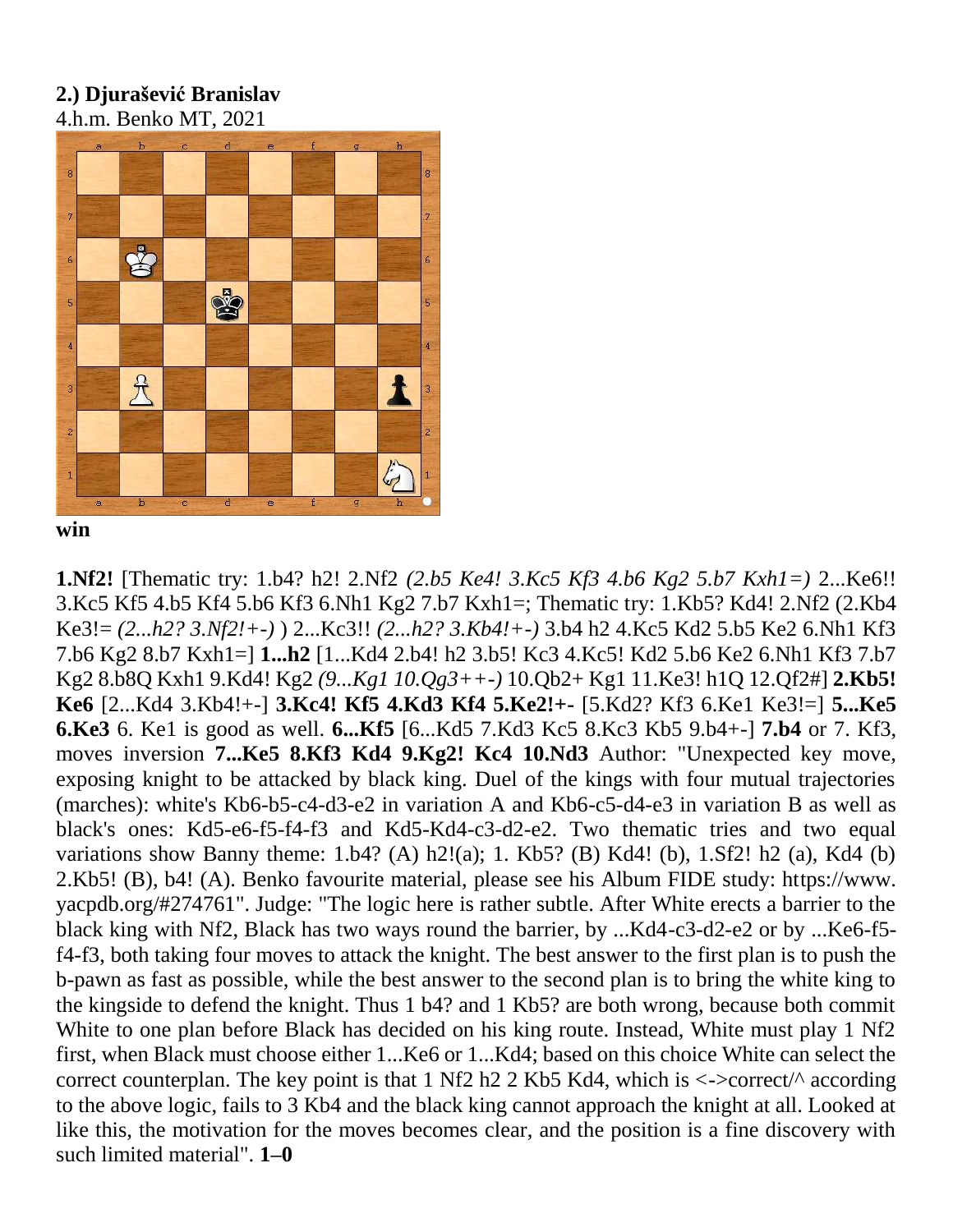4/5.place Mikitovics-70 JT, 2019, (EG#23216).



**win**

**1.Bf2+!** [1.Bf4+? Kxf4 2.a7 (2.Nd3+ Ke3! *(2...Kf5? 3.a7! Ne3 4.Nb4!+-)* 3.a7 *(3.Nb4 Bd1!=)*  3...Nb6 4.axb6 Bd5+ 5.Kh2 Kxd3!= *(5...Kd4? 6.Nf4! Bb7 7.Ne6+ Kd5 8.Nd8!)* ) 2...Nb6! 3.axb6 Bd5+ 4.Kh2 Ke5=; 1.a7? Nxe3 2.a8Q Bd5+=] **1...Kxf2 2.a7!** [2.Nd3+? Ke3!] **2...Nb6!**  [2...Ne3 <main> 3.Nd3+! Kg3 4.Nb4! Bd1 5.a8Q Bf3+ 6.Qxf3+ Kxf3 7.a6 Nc4 8.Nd5! Nd6 9.a7+- Main line C] **3.axb6 Bd5+ 4.Kh2 Ke3!** [4...Kxe1 <main> 5.Kg3! Ke2 6.Kf4 Kd3 7.Ke5 Kc4 8.Kd6 Bf3 9.Kc7!+- Main line B.] **5.Nc2+! Ke4** [5...Kd3 6.Nb4+] **6.Na1!!** [6.Nb4? Bb7! *(6...Ba8? 7.Na6!)* 7.Na6 Kd5=; 6.Na3? Kd4! 7.Nb5+ Kc5=] **6...Ba8 7.Nb3 Kd5 8.Na5! Kc5 9.b7** Main line A. In total three lines with completely different and rich play! Active and passive sacrifices of white and black pieces. The journey of the white knight to the corner square in the main line A and the march of the white king in the main line B are the highlights of this study.]The curiosity is that the study shows 11.WCCT theme. **1–0**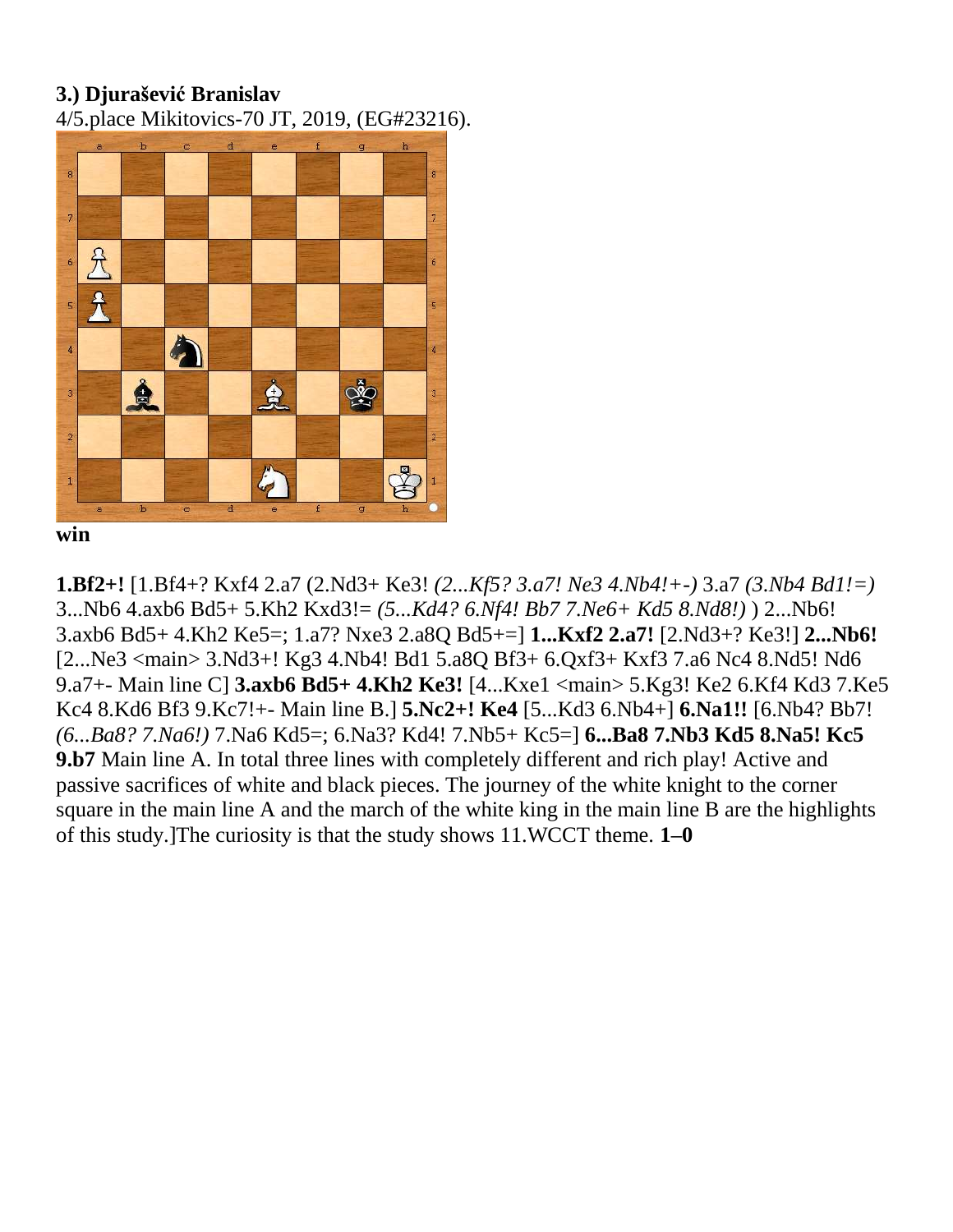1.prize Steniczka-90 MT, 2019, (EG#22678).



**win**

**1.Nef6!** [1.Nhf6? Ra1+! *(1...Ra7? 2.Nd6!)* 2.Kc2 Rc1+! *(2...Rg1? 3.Nd6!)* 3.Kd3 *(3.Kd2 Rg1!)*  3...Rg1! 4.Nd6 Rd1+!] **1...Ra7** [1...Ra1+ 2.Kb2! Rg1 3.Nf4 Rg3 4.Bf8!; 1...Rc4+ 2.Kd2! Rc7 3.Nf4 Rg7 4.Ke3+-] **2.Nf4!** [2.Kd2? Rf7! 3.Ke3 Rxf6! 4.Bg7+ Kh7! 5.Bxf6 Kg6=] **2...Rg7 3.Kb2!** [3.Kd2? Rg3! 4.Bf8 Rd3+!] **3...Rg3! 4.Bf8! Rb3+ 5.Ka1!** [5.Kxb3?; 5.Ka2? Rg3 6.Ka1 Rg2! 7.Nxg2] **5...Rg3** [5...Rb1+ 6.Ka2 Rb2+ 7.Ka3 Rb3+ 8.Ka4 Rb4+ *(8...Ra3+ 9.Bxa3)* 9.Bxb4; 5...Ra3+ 6.Bxa3] **6.Ka2!** Judge: "Mirror position, with wonderful thematic try. The solution presents surprising unique moves. The known Siegfried theme to avoid stalemate in a pleasant position with additional tries are the highlights of this excellent study." This study is reproduced in The Problemist 2021, September, vol. 28, issue 5, page 193 with nice commentary by study editor. **1–0**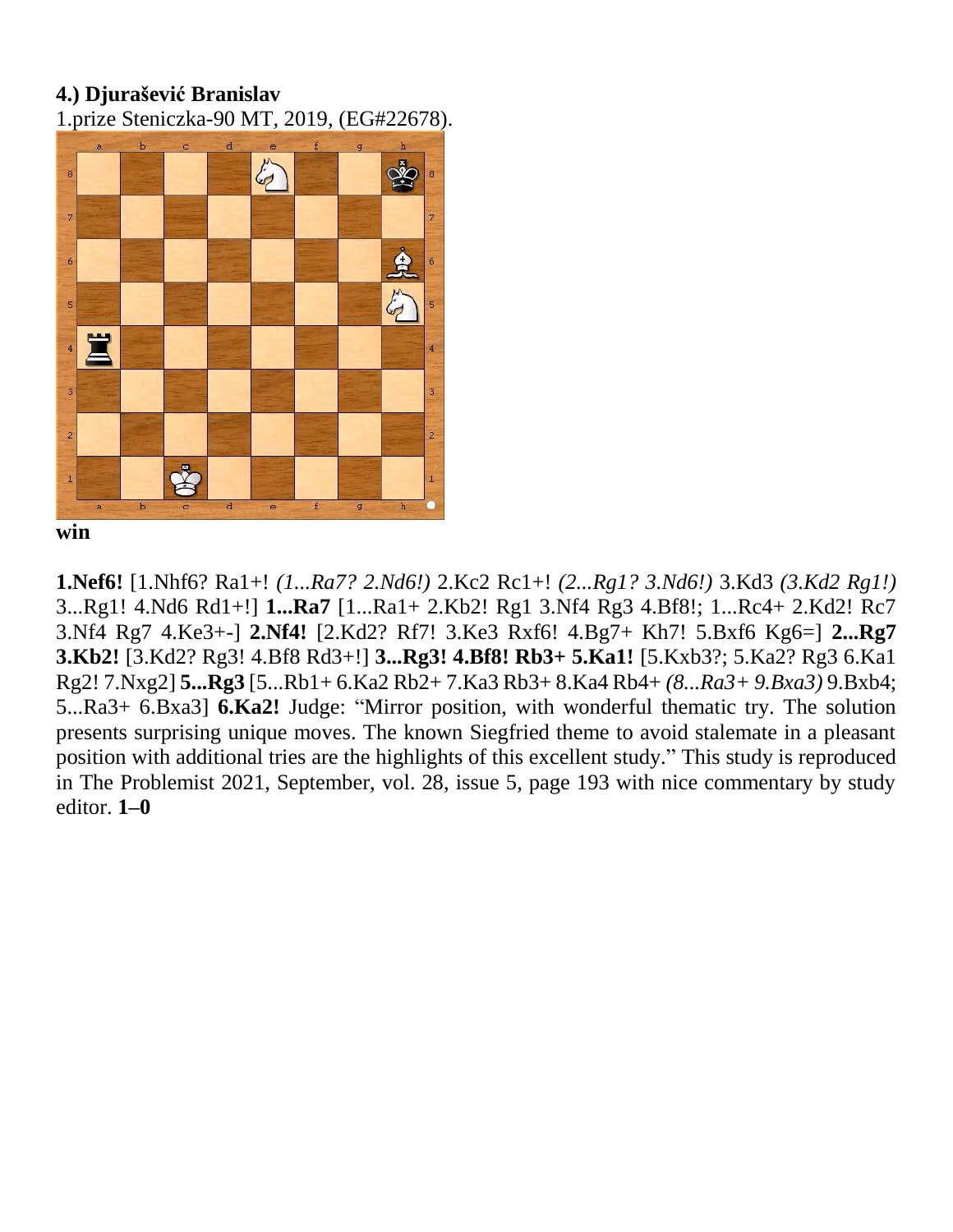5.hm Kalandadze MT, 2019m (EG#22949).



**draw**

**1.Rg1+!** [1.Re1? Kf7! 2.Kg2 Ke6 3.Kf3 Kd5 4.Kxe3 Rd2! 5.Kf4 c2 6.e4+ Kd4! 7.Rc1 Rf2+!– +; 1.Kg2? Rxe2+ 2.Kf3 Rf2+–+] **1...Kf7 2.Kg2! Ke6 3.Kf3 Kd5! 4.Rg7!!** [Thematic try: 4.Rg8? Rd2! 5.Rc8 Kd4 6.Rc7 Rb2 7.Rd7+ Kc4 8.Kxe3 Rb8! 9.Rc7+ Kb3!–+; 4.Kxe3? Rd2! 5.Rg8 Kc4!–+] **4...Rd2! 5.Rc7! Kd4 6.Rc8! Rb2 7.Rd8+ Kc4 8.Kxe3 Rb7! 9.Rc8+ Kb3 10.Kd4! c2** [10...Rd7+ <main> 11.Ke5! Re7+ 12.Kd4! Rd7+ 13.Ke5 c2 14.Rb8+! Kc3 15.Rc8+ Kb2 16.Rb8+! Kc1 17.e4! Kd2 *(17...Kd1 18.Rh8; 17...Rc7 18.Rh8)* 18.Rb2! Kd1 19.Rxc2] **11.Rc3+!** [11.Rxc2? Rd7+! 12.Kc5 Rc7+! 13.Kd6 Rxc2 14.e4 Rd2+! 15.Kc5 Re2!–+] **11...Kb2 12.Rxc2+! Kxc2 13.e4 Rb4+** [13...Rd7+ 14.Kc5 Kd3 15.e5 Ke4 16.e6! Ra7 17.Kd6=; 13...Rb1 14.e5! Re1 15.Kd5 Kd3 16.e6!=] **14.Kd5 Kd3 15.e5 Rb5+ 16.Kd6 Kd4 17.e6 Rb6+ 18.Kd7 Kd5 19.e7 Rb7+ 20.Kd8 Kd6 21.e8N+!** A pleasant starting position hides a rich and long game with very precise moves. **½–½**